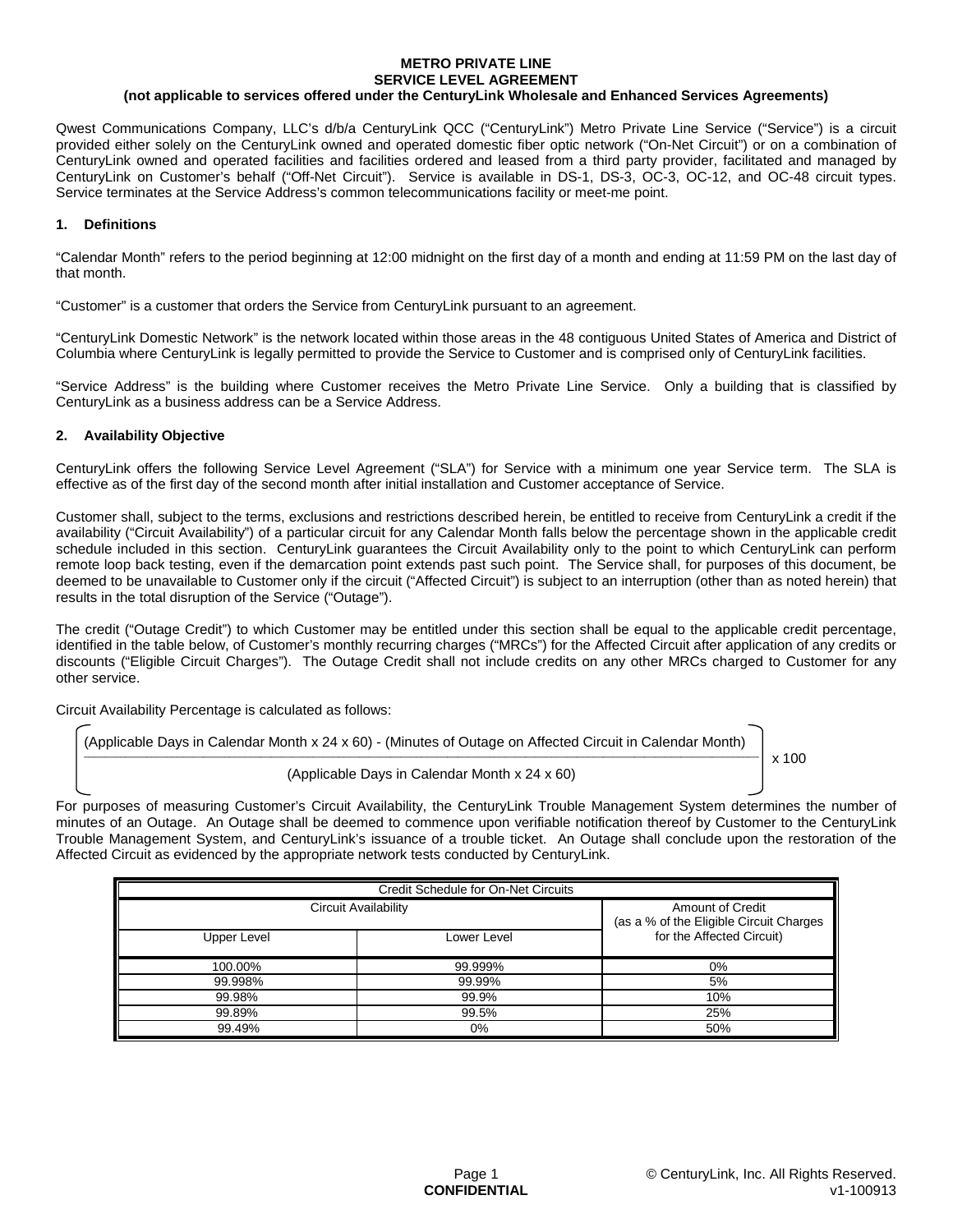| Credit Schedule for Off-Net Circuits |             |                                                                    |  |
|--------------------------------------|-------------|--------------------------------------------------------------------|--|
| Circuit Availability                 |             | <b>Amount of Credit</b><br>(as a % of the Eligible Circuit Charges |  |
| <b>Upper Level</b>                   | Lower Level | for the Affected Circuit)                                          |  |
| 100.00%                              | 99.95%      | 0%                                                                 |  |
| 99.94%                               | 99.7%       | 10%                                                                |  |
| 99.69%                               | 99.44%      | 25%                                                                |  |
| 99.43%                               | 98.5%       | 40%                                                                |  |
| 98.49%                               | 0%          | 50%                                                                |  |

Subject to the terms, exclusions and restrictions described herein, in the event Customer experiences chronic Outages with respect to any circuit, Customer shall be entitled to terminate the Affected Circuit. A circuit suffers from chronic Outages if such circuit, measured over any Calendar Month, experiences more than 5 Outages, or more than 48 aggregate hours of Outages. Customer may as its sole and exclusive remedy for chronic Outages, upon 30 days prior written notice to CenturyLink, terminate the Affected Circuit without incurring any early termination charges associated with that Affected Circuit except for all usage charges accrued to the date of termination. Customer must exercise any termination right available to it under this section within 30 days after Customer first becomes eligible to exercise the termination right. In the event Customer fails to comply with the condition set forth in the immediately preceding sentence, Customer shall, with respect to the termination right, have waived its right to such termination right.

# **3. Terms and Conditions**

CenturyLink is offering the Service in accordance with the CenturyLink Rate and Services Schedule or Tariff and the applicable CenturyLink agreement. In the event of a conflict between the terms of this document and the Rate and Services Schedule or applicable CenturyLink agreement, the terms of this document shall control.

To be eligible for an Outage Credit under this SLA, Customer must, in addition to complying with the other terms included herein, (i) be in good standing with CenturyLink and current in their obligations, other than those invoices that are recognized as being in dispute, and (ii) submit necessary supporting documentation and request reimbursement or credits hereunder within 30 days of the conclusion of the service month in which the requisite unavailability occurs. In the event Customer fails to comply with the condition set forth in the immediately preceding sentence, Customer shall, with respect to that remedy, have waived its right to such remedy.

CenturyLink will determine the Outage Credits provided to Customer by totaling the eligible Outage minutes throughout the Calendar Month on an Affected Circuit, subject to the restrictions and exclusions herein. Outage Credits for any Calendar Month must exceed \$25.00 to be processed. In no case shall CenturyLink provide credit to Customer for an Affected Circuit that exceeds the monthly recurring charge or the stated applicable maximum credit percentage. Customer may receive Outage Credits for a particular Affected Circuit for a maximum of 4 months in any 12 month period.

CenturyLink shall give notice to Customer of any scheduled maintenance as early as is practicable and a scheduled outage shall under no circumstances be viewed as an Outage hereunder.

The remedies included in this SLA are Customer's sole and exclusive remedies for disruption of the Service and shall apply in lieu of any other service interruption guarantee or credit, outage guarantee or credit or performance credit for which Customer might have otherwise been eligible.

The objectives and related remedies set forth in this document shall not apply to CenturyLink services other than the Metro Private Line Service.

### **4. Restrictions and Exclusions**

An Outage shall not be deemed to have occurred in the event that the Service is unavailable or impaired due to any of the following:

- (a) Interruptions on a circuit that is not an "Accepted Circuit" where an Accepted Circuit is one that has been accepted or deemed accepted following provisioning of an order or change order;
- (b) Interruptions caused by the negligence, error or omission of Customer or others authorized by Customer to use or modify Customer's Service;
- (c) Interruptions due to failure of power at Customer premises or failure or poor performance of Customer premise equipment;
- (d) Interruptions during any period in which CenturyLink or its agents are not afforded access to the premises where the access lines associated with Customer's Service are terminated, provided such access is reasonably necessary to prevent a degradation or to restore Service;
- (e) Interruptions during any period when CenturyLink has posted on the CenturyLink Web site or communicated to Customer in any other manner that Customer's service will be unavailable for maintenance or rearrangement purposes, or Customer has released the Service to CenturyLink for the installation of a customer service order;
- (f) Interruptions during any period when Customer elects not to release the circuit for testing and/or repair and continues to use it on an impaired basis;
- (g) Interruptions resulting from force majeure events beyond the reasonable control of CenturyLink including, but not limited to, acts of God, government regulation, labor strikes, national emergency or war (declared or undeclared);